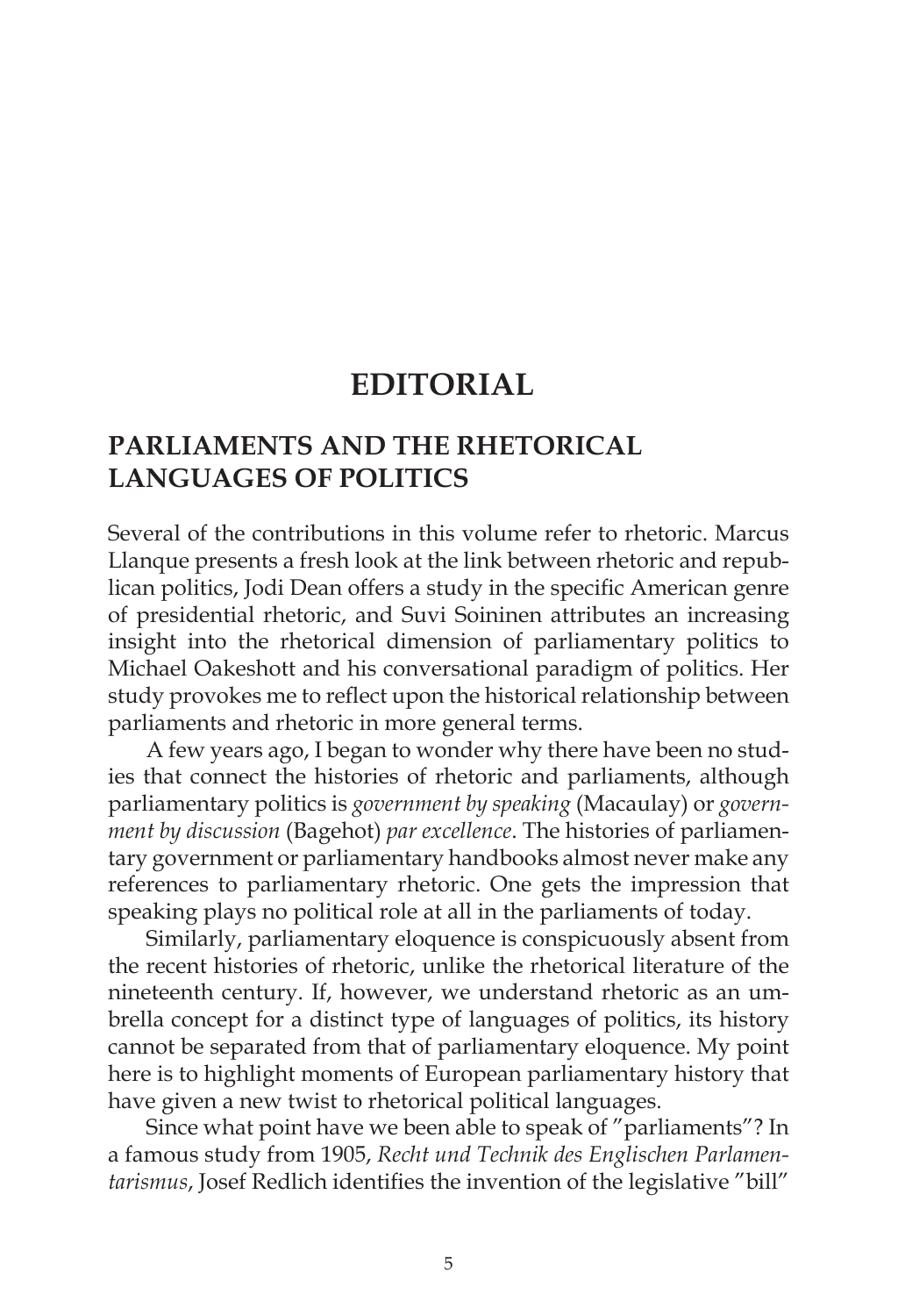#### **KARI PALONEN**

and the subsequent procedural reforms in fifteenth and sixteenth century England as a decisive moment in distinguishing parliaments from older type of assemblies. According to Redlich, the process of deciding upon a parliamentary bill is connected with other procedural innovations, such as the freedom of speech of MPs, their parliamentary immunity and the system of three readings, which allows time for reflection. The procedure was politicized in the struggle between the Parliament and the Tudor and Stuart kings and as a result of the rise of the rhetorical culture of argumentation *in utramque partem*, an aspect which Quentin Skinner and others have emphasized in their recent studies.

The rhetorical style of speaking *pro et contra* became institutionalized through parliamentary procedure. *The key unit of parliamentary politics is a procedure that connects two speeches, one for and the other against a given proposal*. There are always good reasons to speak for and against any proposal. The adversity in the audience is incorporated into the procedure of parliamentary politics as a precondition of working of the parliament itself.

The role of parliamentary eloquence forces us to reconsider the alleged decline of rhetoric since the seventeenth century. Feudal parliaments, for example in France and in the Spanish and Austrian empires, lost their political powers. However, the parliament survived, for example, in the Netherlands, and even increased its powers in Britain after 1688 and in Sweden in the "Age of Liberty" (*frihetstiden*) from 1718 to 1772. Within these parliaments a rhetorical political culture was maintained in an age when rhetoric was declining in schools, universities and contemporary literature.

Although a wide range of lively studies on rhetoric is conducted in the Sweden today, we seem to know next to nothing about the parliamentary rhetoric in the powerful four-estate Swedish *Riksdag* during *frihetstiden*. The Riksdag was based on a combination of intraestate deliberation and inter-estate negotiation, a constellation that might also have cultivated the development of extraordinary forms of rhetoric. We hardly know anything at all about the specific rhetorical strategies, tactics and techniques applied in the "party" contest between the Hats and Caps.

There have been plenty of studies on British parliamentary eloquence. The late eighteenth century has a reputation for being the golden age of parliamentary eloquence, with such orator-politicians as the Pitts, Fox, Sheridan and Burke. In this view, parliamentary speaking is mainly judged in terms of its aesthetic qualities. The small

6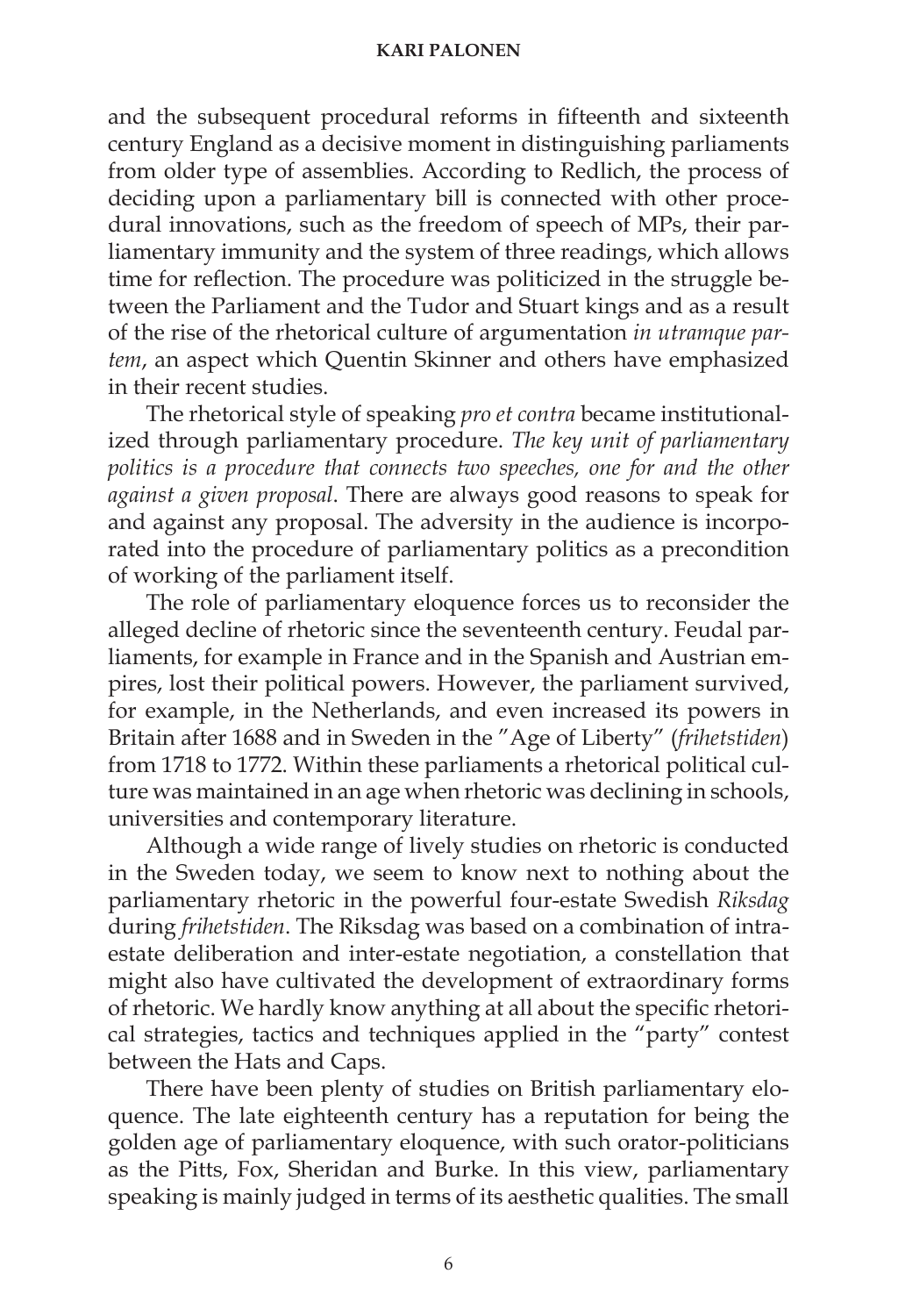#### **EDITORIAL**

number of clever politicians connected their speeches with a classicist revival in Britain, which allowed the leading MPs to use ancient analogies for contemporary phenomena and even to use Greek and Latin quotations when addressing to the parliamentary audience.

In his *Modern Parliamentary Eloquence* (1913), Earl Curzon clearly understands that the process of democratization also changed rhetoric, for example by insisting on the superiority of the actual audience in parliamentary speaking over the readers and historians. In 1838, as a young MP, William Gladstone emphasizes the "mood of the moment" as being the distinctive criterion of parliamentary eloquence, as opposed to the Aristotelian view on the future-orientation of deliberative rhetoric. Similar remarks on the shifting criteria of parliamentary speaking can be found in the nineteenth century French literature on parliamentary eloquence, which insists on the shift from prepared speeches to improvisation and the preparedness to present a quick response.

The changing political institutions and practices thus have an immediate impact on rhetoric. The increase of parliamentary powers, the democratization of the electorate and the professionalizing of the MPs all contributed to the formation of a new temporal orientation, to the primacy of the present over both the past and the future. All this was also connected to both the procedural changes regulating the times of speaking and the role of improvisation and replies in the debate. This orientation toward the present is a lasting legacy of the parliamentary style of politics that deserves to be revaluated.

In *The English Constitution* (1867), Walter Bagehot idealized the parliamentary practice of dismissing governments in the middle of an electoral term. In Britain, this practice was quickly abandoned, although it prevailed in the French Third Republic. In the textbooks on the topic, the Third Republic has, similarly to the Swedish "Age of Liberty," served as a notorious example of political instability. Nicolas Roussellier's *Le parlement de l'éloquence* (1997) has challenged the conventional view and emphasized the role of the Third Republic as a regime in which speaking to the parliamentary audience was politically significant. The short duration of the governments did not necessarily imply political instability, because the same *ministrable*  MPs served in slightly different combinations from one government to another. The Third Republic is thus in urgent need of reappraisal as a rhetorically innovative regime, although it notoriously failed especially in the non-enfranchisement of women.